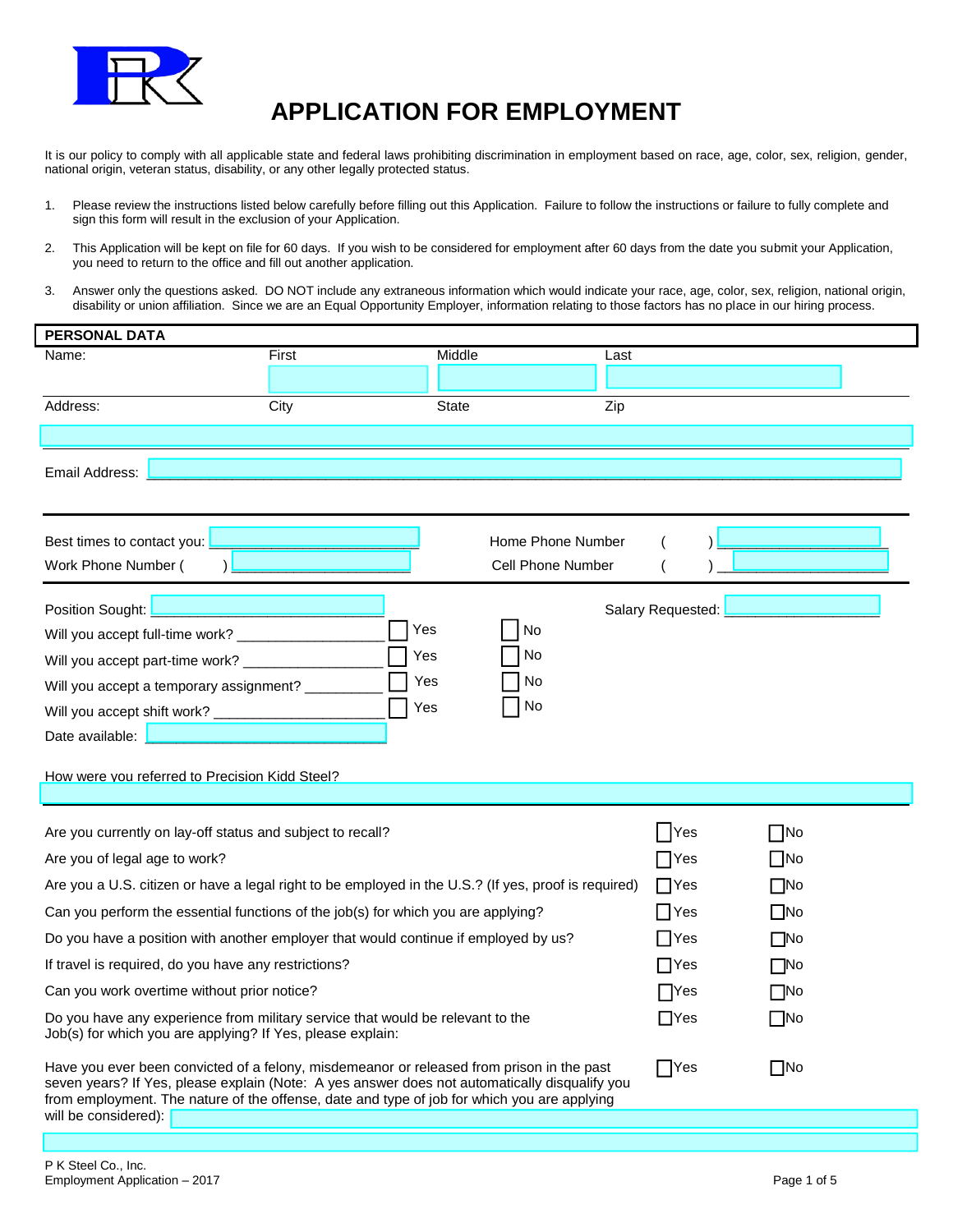| EMPLOYMENT HISTORY (Please list your present or most recent employer first) |                            |  |  |  |  |  |  |
|-----------------------------------------------------------------------------|----------------------------|--|--|--|--|--|--|
| May we contact your most recent employer?                                   | No<br>Yes                  |  |  |  |  |  |  |
| Employer:                                                                   | Phone Number:              |  |  |  |  |  |  |
| Address:                                                                    | <b>Employed From</b><br>To |  |  |  |  |  |  |
| Position Title:                                                             |                            |  |  |  |  |  |  |
| Wage/Salary:                                                                | Supervisor's Name:         |  |  |  |  |  |  |
| Reason for Leaving:                                                         |                            |  |  |  |  |  |  |
| Nature of work performed and responsibilities:                              |                            |  |  |  |  |  |  |
|                                                                             |                            |  |  |  |  |  |  |
| Employer:                                                                   | Phone Number:              |  |  |  |  |  |  |
| Address:                                                                    | Employed From<br>To        |  |  |  |  |  |  |
| Position Title:                                                             |                            |  |  |  |  |  |  |
| Wage/Salary:                                                                | Supervisor's Name:         |  |  |  |  |  |  |
| Reason for Leaving:                                                         |                            |  |  |  |  |  |  |
| Nature of work performed and responsibilities:                              |                            |  |  |  |  |  |  |
|                                                                             |                            |  |  |  |  |  |  |
|                                                                             |                            |  |  |  |  |  |  |
| Employer:                                                                   | Phone Number:              |  |  |  |  |  |  |
| Address:                                                                    | <b>Employed From</b><br>To |  |  |  |  |  |  |
| Position Title:                                                             |                            |  |  |  |  |  |  |
| Wage/Salary:                                                                | Supervisor's Name:         |  |  |  |  |  |  |
| Reason for Leaving:                                                         |                            |  |  |  |  |  |  |
| Nature of work performed and responsibilities:                              |                            |  |  |  |  |  |  |
|                                                                             |                            |  |  |  |  |  |  |
| Employer:                                                                   | Phone Number:              |  |  |  |  |  |  |
| Address:                                                                    | <b>Employed From</b><br>To |  |  |  |  |  |  |
| Position Title:                                                             |                            |  |  |  |  |  |  |
| Wage/Salary:                                                                | Supervisor's Name:         |  |  |  |  |  |  |
| Reason for Leaving:                                                         |                            |  |  |  |  |  |  |
| Nature of work performed and responsibilities:                              |                            |  |  |  |  |  |  |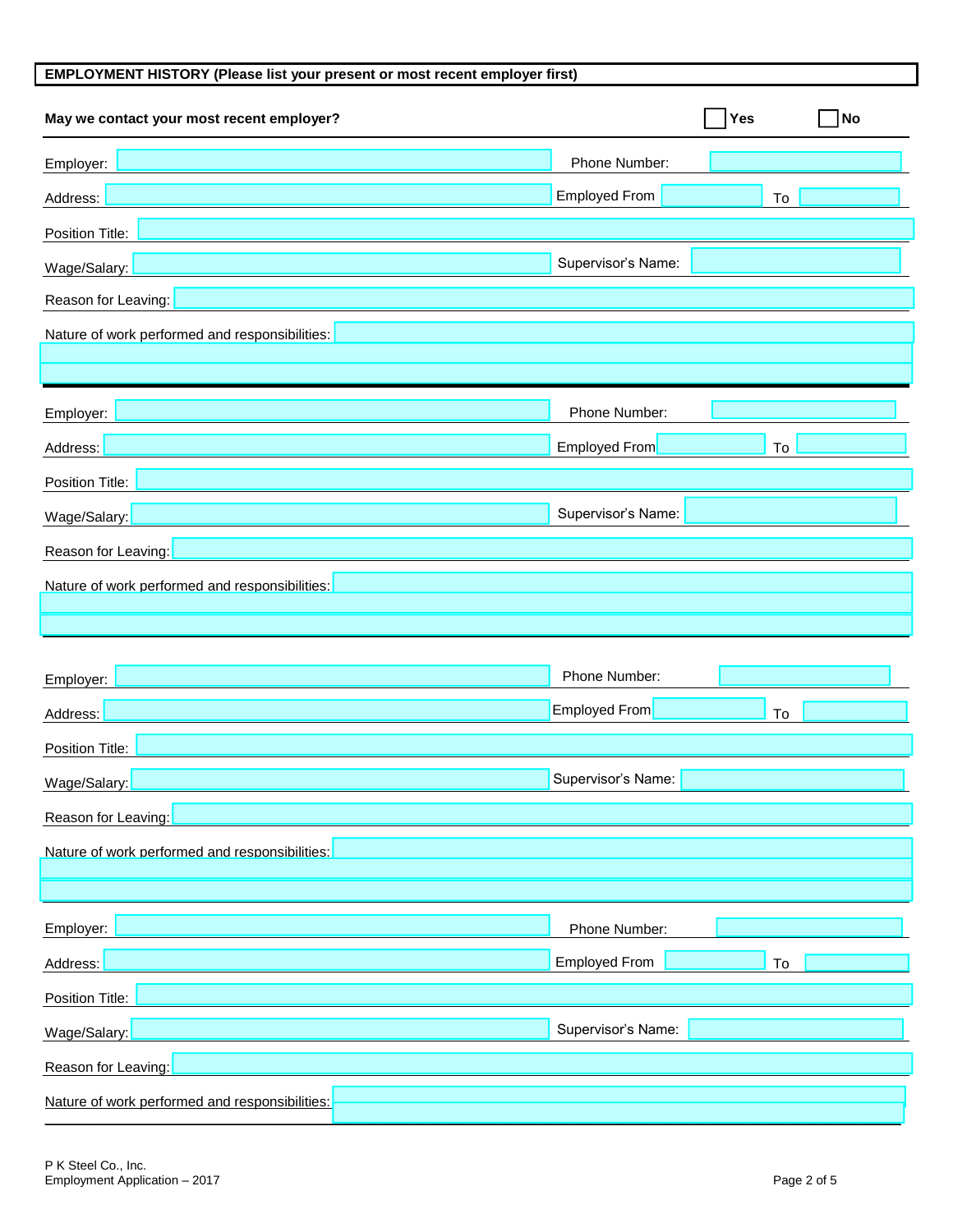| Please explain any gaps in dates of employment: |  |
|-------------------------------------------------|--|
|                                                 |  |

Have you ever worked with or for any employees of this company who would be willing to give you a good reference? If so, who?

| <b>EDUCATION</b>                 |             |                  |                                 |                                   |               |  |  |  |
|----------------------------------|-------------|------------------|---------------------------------|-----------------------------------|---------------|--|--|--|
| <b>School</b><br><b>Attended</b> | <b>Name</b> | City, State, Zip | <b>Major/Course</b><br>Of Study | <b>Highest Level</b><br>Completed | <b>Degree</b> |  |  |  |
| High School                      |             |                  |                                 |                                   |               |  |  |  |
| College                          |             |                  |                                 |                                   |               |  |  |  |
| Graduate School                  |             |                  |                                 |                                   |               |  |  |  |
| Business/Trade                   |             |                  |                                 |                                   |               |  |  |  |
| Other (Describe):                |             |                  |                                 |                                   |               |  |  |  |

Certifications: (Please list type and date)

Please list any special skills or training, computer and software knowledge, or equipment you can operate: